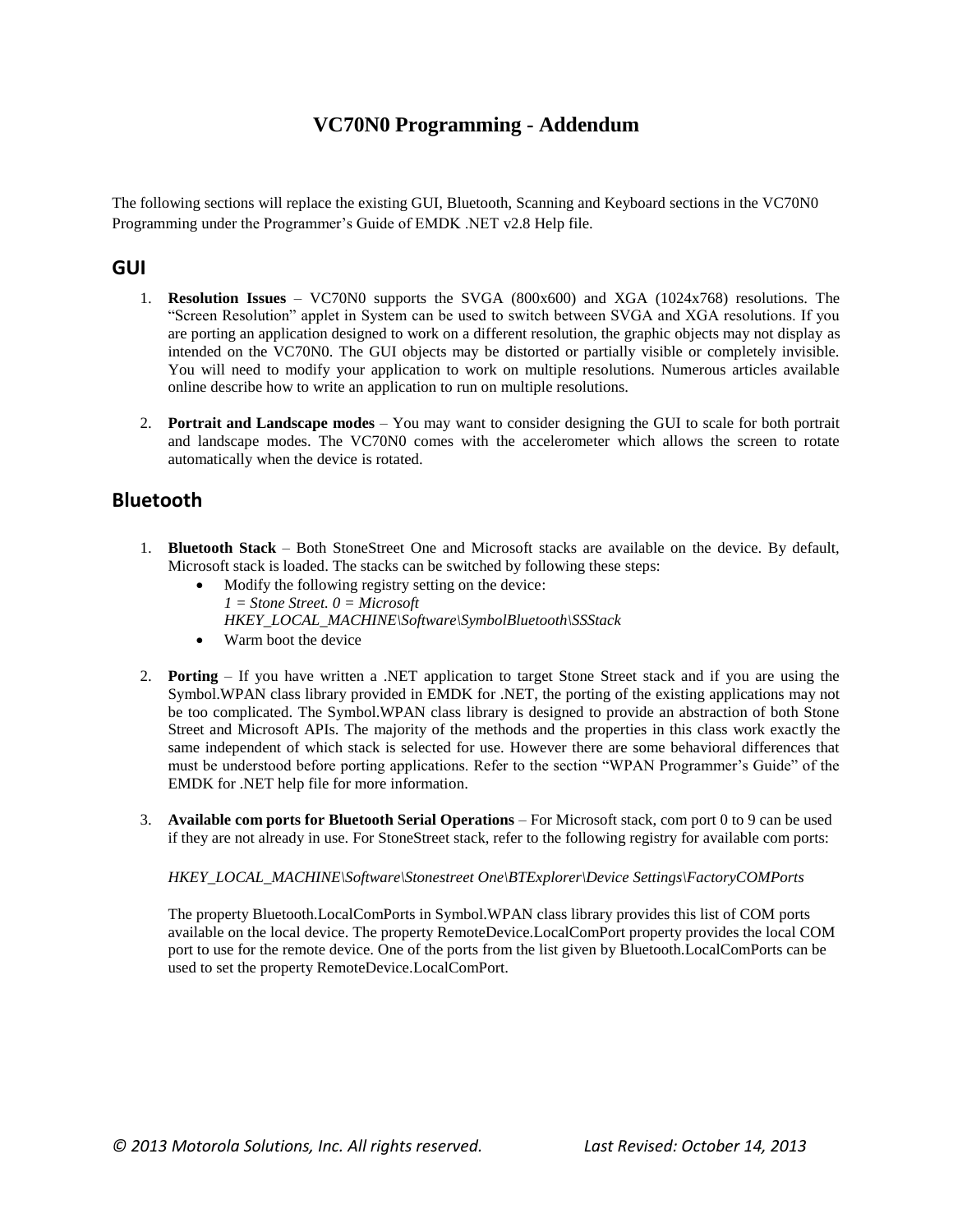## **Scanning**

The following external scanners are compatible with VC70N0 when using EMDK for .NET. Refer VC70N0 product reference guide for more information on configuring these scanners with the device.

- LS3408-ER Corded Laser Scanner
- DS3508-ER Corded Imager Scanner
- LS3578 Bluetooth Laser Scanner
- DS3578 Bluetooth Imager Scanner
- RS507 Bluetooth Imager Scanner

The external scanners behavior changes based on different reader properties and refer to Appendix for more information on specific behavior of [IMAGER\\_SPECIFIC](#page-1-0) and [LASER\\_SPECIFIC](#page-2-0) reader properties.

### **Keyboard**

Not supported. Even though VC70N0 supports external USB keyboards, programmatically accessing the keyboard by using EMDK APIs is not supported.

# **Appendix**

| <b>Property</b>            | Supported?     | <b>Comments</b>                                                     |
|----------------------------|----------------|---------------------------------------------------------------------|
| AimType                    | Yes            | 1. The below aim types are not supported:                           |
|                            |                | AIM_TYPE_TIMED_HOLD                                                 |
|                            |                | AIM_TYPE_TIMED_RELEASE                                              |
|                            |                | AIM_TYPE_PRESENTATION                                               |
|                            |                | 2. For AIM_TYPE_PRESS_AND_RELEASE, the aim                          |
|                            |                | will be present as long as the trigger is pressed.                  |
| AimDuration                | No             |                                                                     |
| AimMode                    | Yes            | For DS3508-ER scanner, AIM_MODE_NONE means                          |
|                            |                | aiming is disabled and any other option means aiming is<br>enabled. |
| <b>BeamTimer</b>           | <b>Yes</b>     | Valid values: 500ms to 9900ms or 0ms. DS3508-ER                     |
|                            |                | scanner does not support the value 0ms.                             |
| PointerTimer               | No             |                                                                     |
| <b>ImageCaptureTimeout</b> | No             |                                                                     |
| ImageCompressionTimeout    | N <sub>o</sub> |                                                                     |

### <span id="page-1-0"></span>**IMAGER\_SPECIFIC Reader Properties**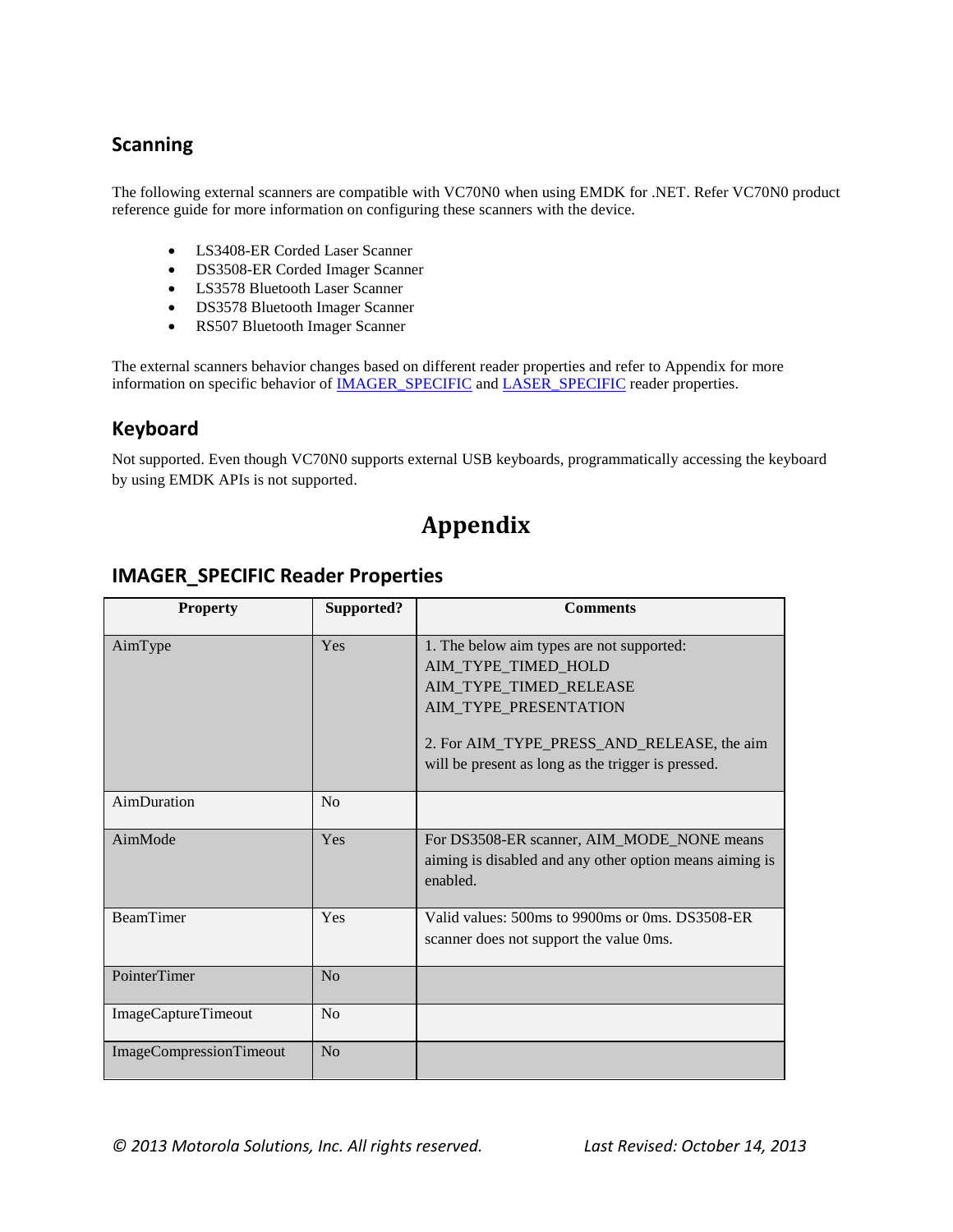| LinearSecurityLevel    | Yes            |                                                                                    |
|------------------------|----------------|------------------------------------------------------------------------------------|
| FocusMode              | Yes            | Applicable for DS3508-ER scanner only                                              |
| FocusPosition          | Yes            | Applicable for DS3508-ER scanner only                                              |
| PoorQuality1DMode      | Yes            |                                                                                    |
| PicklistMode           | Yes            | The Picklist is disabled by default.                                               |
| PicklistModeEx         | Yes            | The PICKLIST_SOFTWARE_RETICLE is not<br>supported.                                 |
| <b>DPMMode</b>         | Yes            | Applicable for DS3408-HD only. The DPM is disabled<br>by default.                  |
| IlluminationMode       | Yes            |                                                                                    |
| VFPosition             | N <sub>o</sub> |                                                                                    |
| VFMode                 | N <sub>o</sub> |                                                                                    |
| VFFeedback             | N <sub>o</sub> |                                                                                    |
| VFFeedbackTime         | N <sub>o</sub> |                                                                                    |
| Inverse1DMode          | Yes            |                                                                                    |
| SameSymbolTimeout      | Yes            | Valid values: 0ms to 9900ms.                                                       |
| DifferentSymbolTimeout | Yes            | Valid values: 100ms to 9900ms or 0ms. DS3508-ER<br>does not support the value Oms. |
| <b>LCDMode</b>         | Yes            |                                                                                    |

# <span id="page-2-0"></span>**LASER\_SPECIFIC Reader Properties**

| <b>Property</b> | Supported? | <b>Comments</b>                                                                                                                                                                                                                                                 |
|-----------------|------------|-----------------------------------------------------------------------------------------------------------------------------------------------------------------------------------------------------------------------------------------------------------------|
| AimType         | Yes        | 1. The below aim types are not supported:<br>AIM_TYPE_TIMED_RELEASE<br>AIM_TYPE_PRESENTATION<br>AIM_TYPE_CONTINUOUS_READ<br>2. The AIM_TYPE_TRIGGER will be used if an<br>unsupported aim type is selected.<br>3. For AIM_TYPE_TRIGGER, the decode session will |
|                 |            | not depend on the beam timer.                                                                                                                                                                                                                                   |
| AimDuration     | Yes        | Applicable only for AIM_TYPE_TIMED_HOLD.                                                                                                                                                                                                                        |